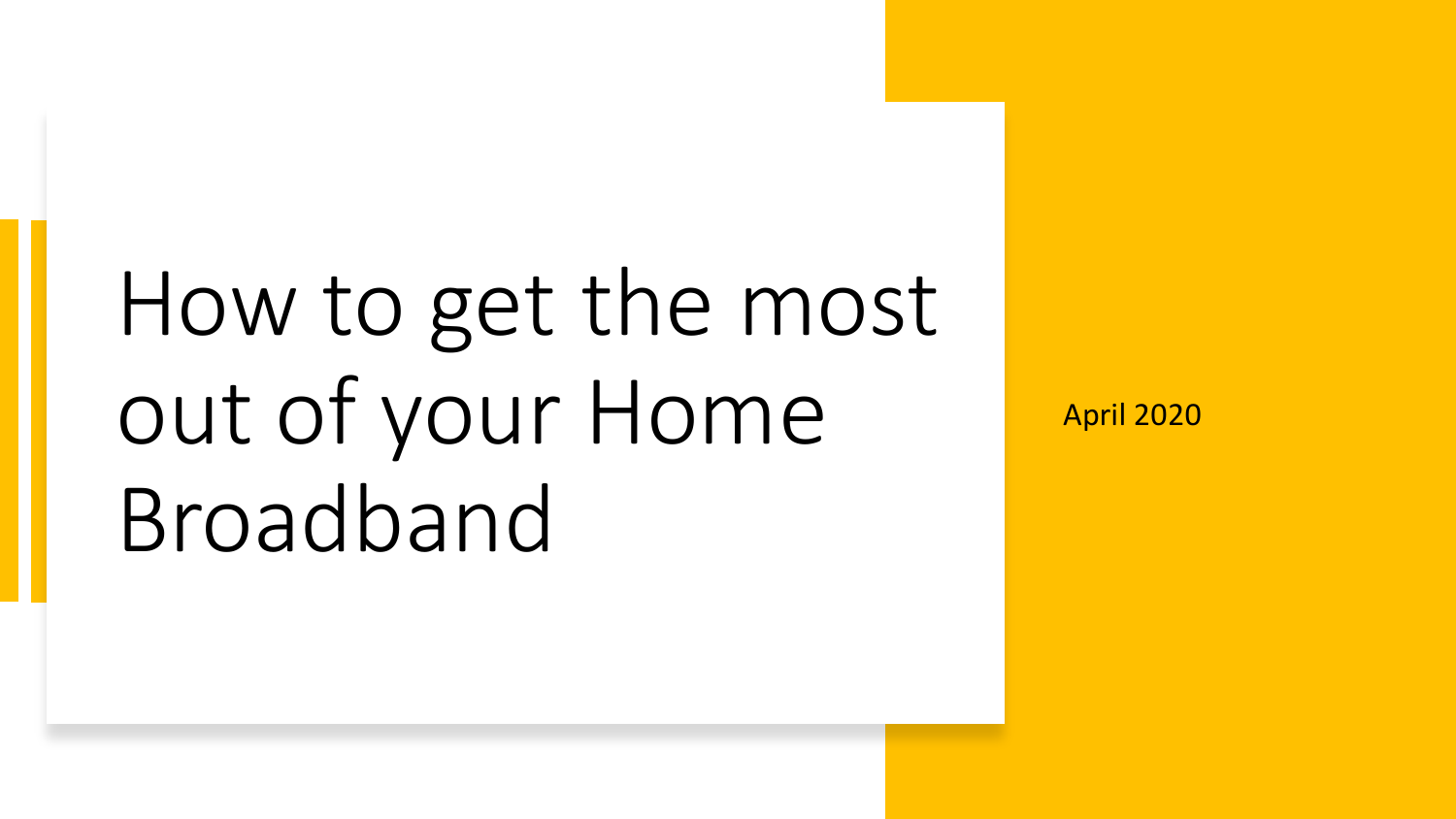## Before you begin…

- How fast is your broadband? To get a good experience we recommend at least 5Mbps and if you are doing Skype or Teams Meetings then at least 10Mbps
- Check your speed now (make sure you aren't logged into Citrix or connected to the VPN) – go to [https://fast.com](https://fast.com/)
- If you can sit next to your router to run the test it will give you an indication of what your top speed is.
- If your speed is nowhere near what you are contracted for then contact your Internet Service Provider (ISP)



#### Your Internet speed is

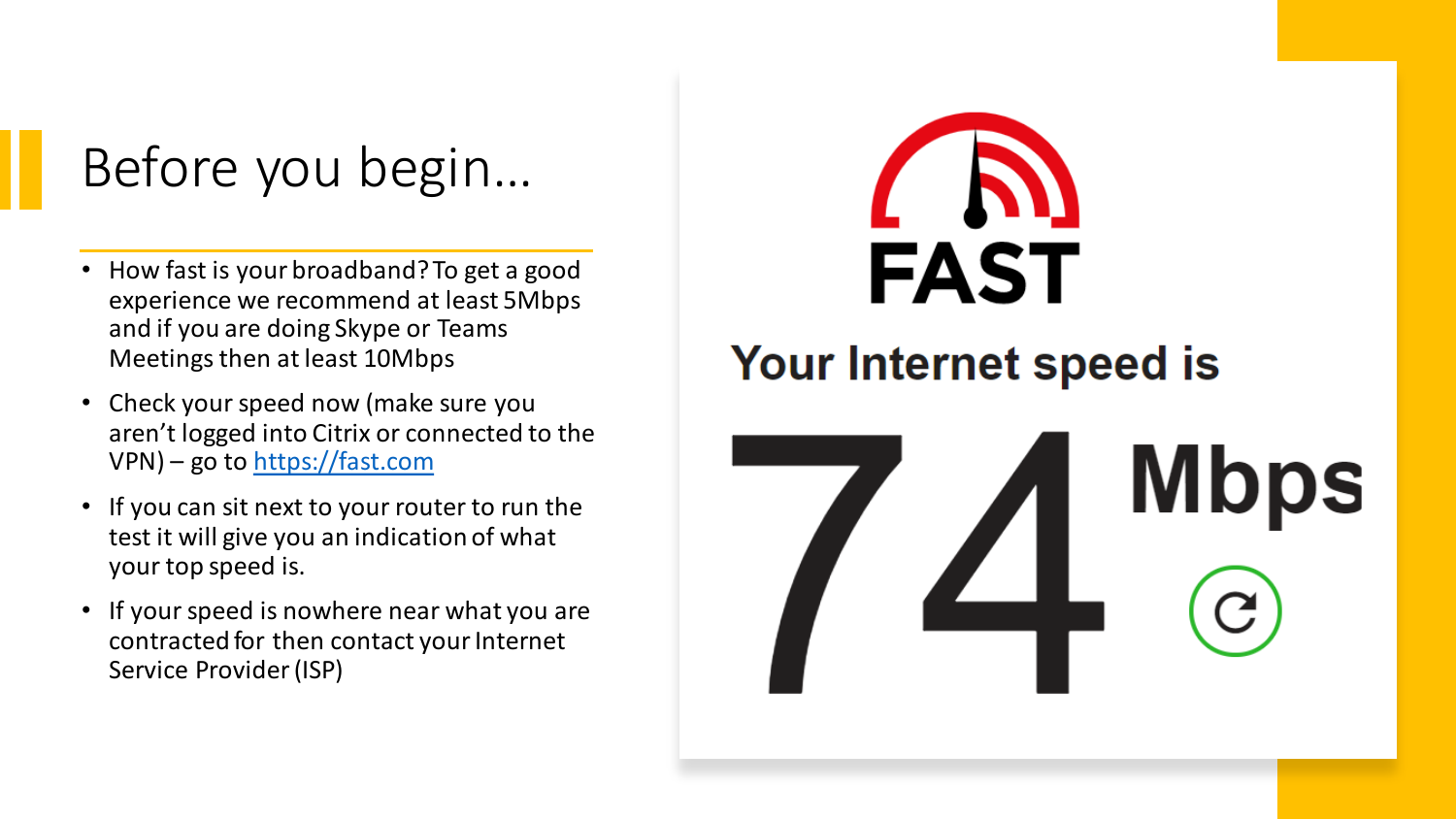### Get superfast

- Most homes and businesses can now upgrade to superfast broadband of at least 24Mbps (and often much faster).Visit the Connecting Cambridgeshire <u>Getting Superfast</u> webpage to check if you can get superfast and follow the steps to upgrade, or find out about the options available if you can't get it yet. If you don't live in Cambridgeshire, use the links to neighbouring counties' broadband programmes.
- If you need further advice on improving your broadband to allow you to access support or work from home during the Covid-19 outbreak, please contact the Connecting Cambridgeshire team by emailing [contact@connectingcambridgeshire.co.uk](mailto:contact@connectingcambridgeshire.co.uk) stating your address, postcode, and situation.

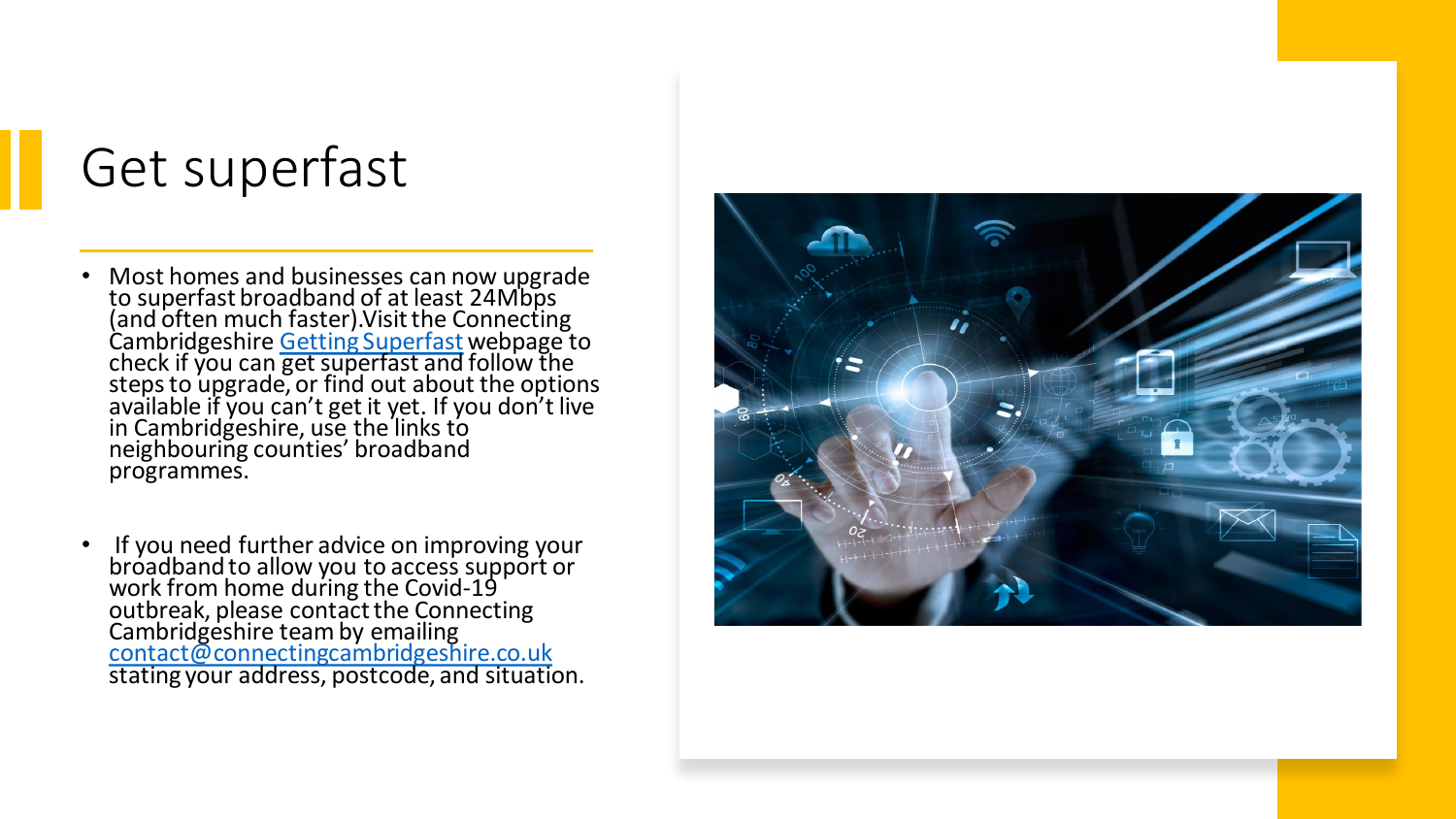#### Quickest and Best Solution

- If you want the best connection, then a wired connection from your Laptop directly to your router is the best option.
- Your router should have come with an RJ45 cable otherwise known as an ethernet or network cable (see image top right).
- Plug this into your Laptop and then your router
- If you are a Chromebook user then you will need to buy a USB to ethernet adaptor

Tip: Make sure you don't create a trip hazard when connecting your devices

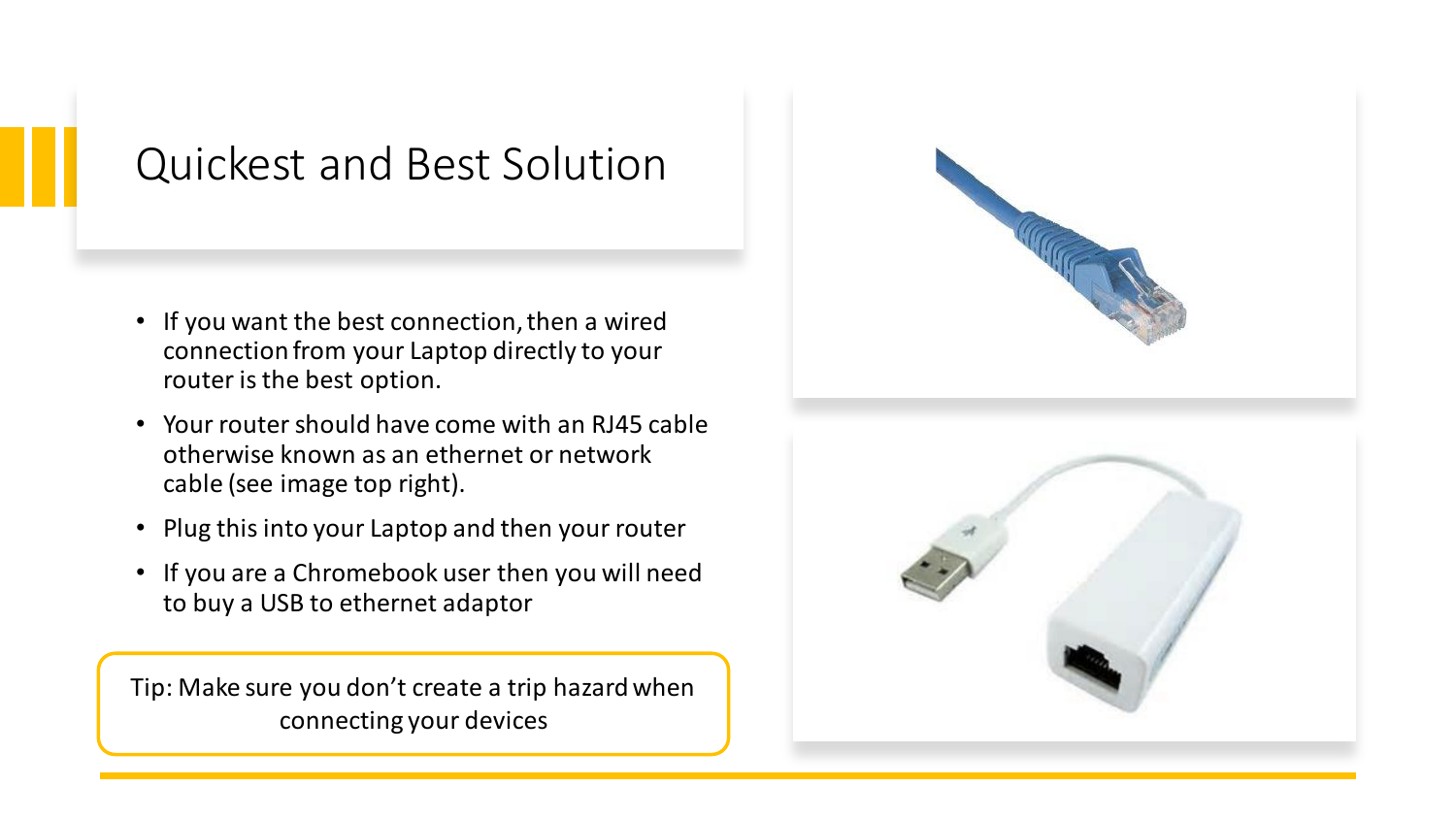# When wired isn't an option

Tip: Make sure no one in your household is **Pullace 10 Your of the Union Contract** Tip: Make sure no one in your household is streaming TV or Music whilst you are working, especially whilst you are video conferencing.

- Try to place your router on a table or shelf
- Place your router in a visible position
- Turn off unused or extra internet-connected devices
- If you have noticed a dip in performance, then try restarting your Laptop/Chromebook and rebooting your router

- Put your router behind a TV or electrical appliance
- Put your router on the floor
-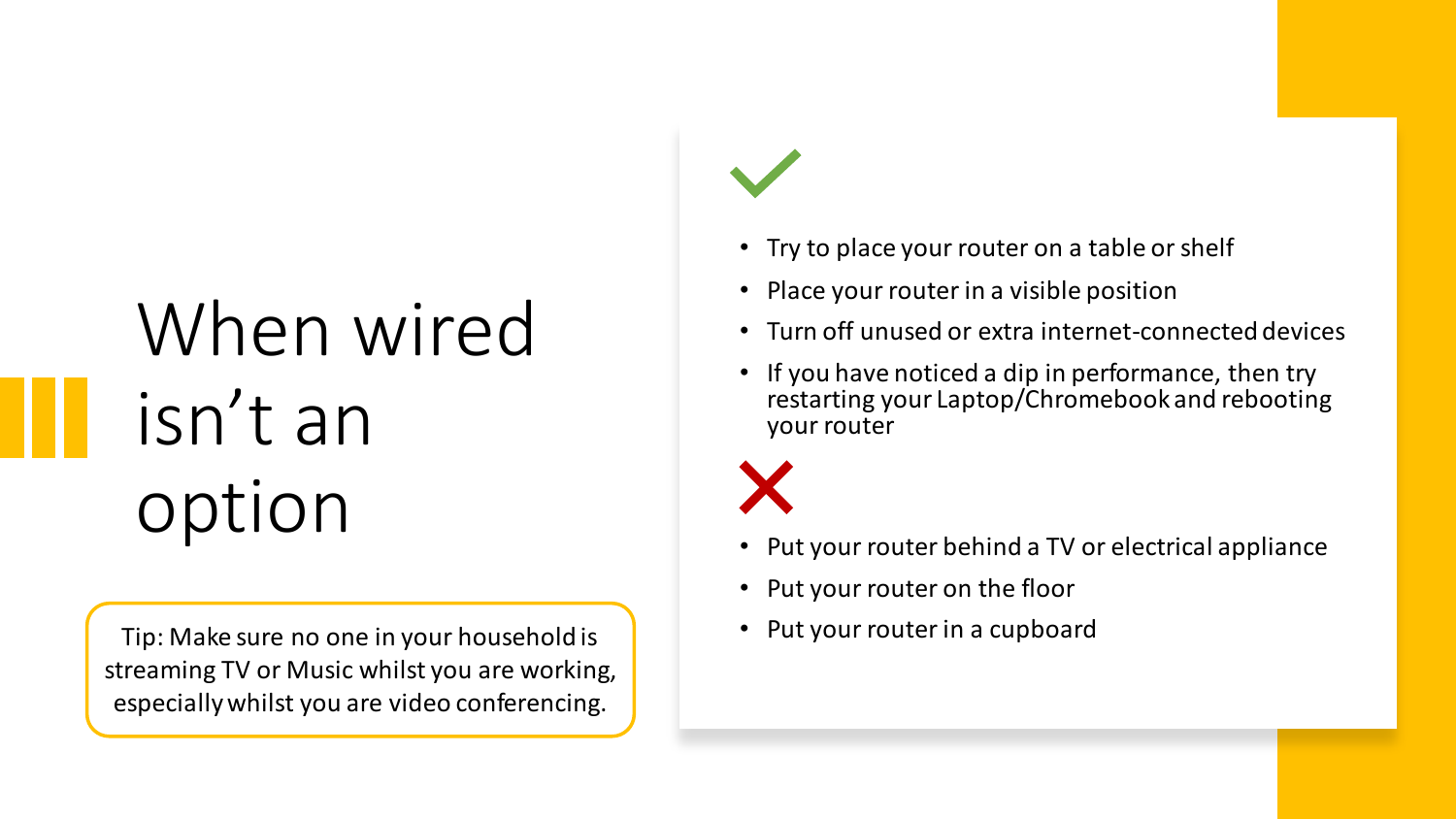#### How Strong is My Wi-Fi?

- You can download a tool called WiFi Analyzer to your mobile phone
- This can tell you where your Wi-Fi Hot and Not Spots are, using a signal strength gauge
- Simply walk around your house with the app open and watch the needle go up and down

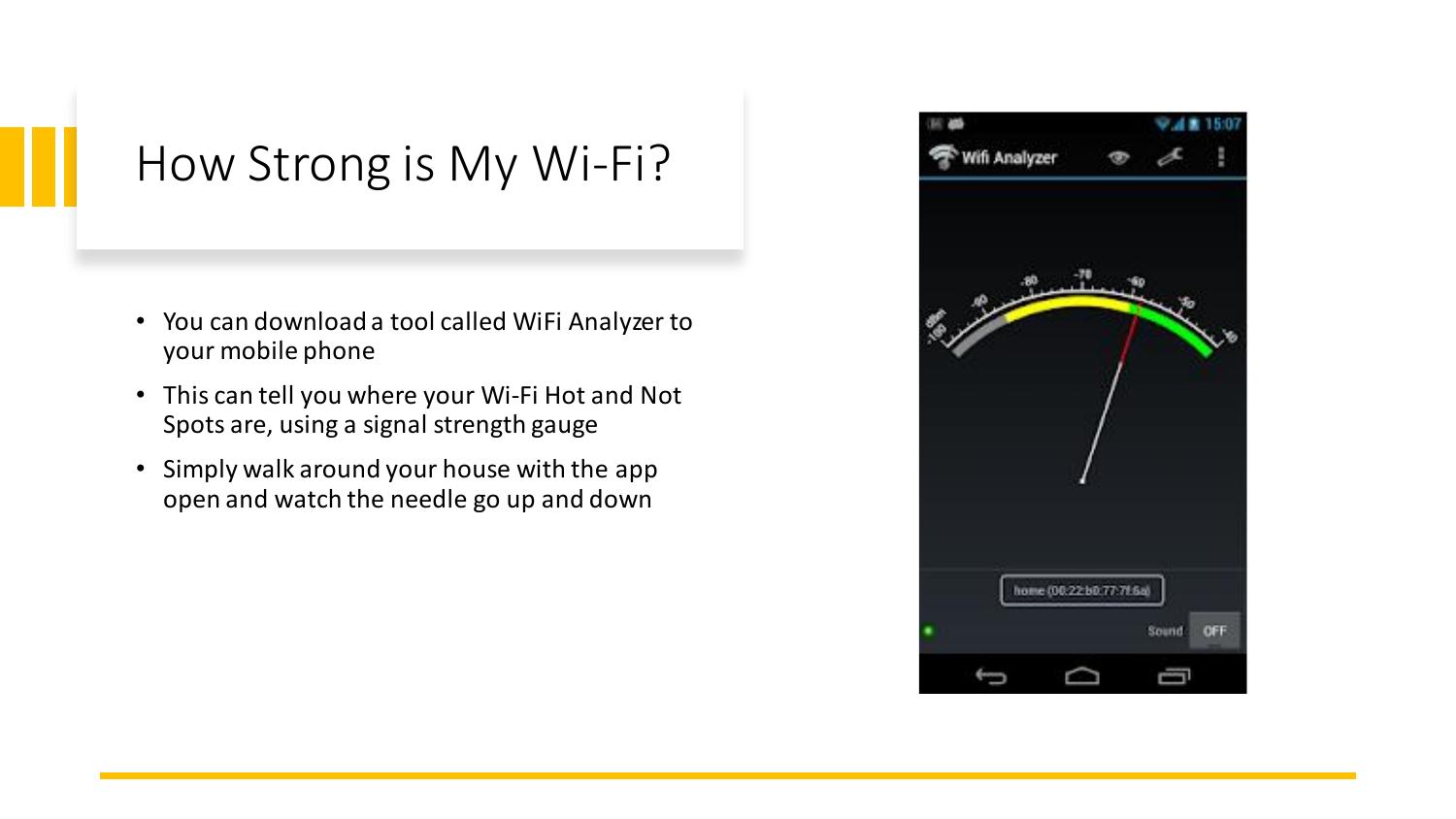### Advanced – What's eating my broadband

- You can downloada mobile app called Fing
- This will scan your network and let you know what devices are connected
- If there is a device that you don't recognise you can change your Wi-Fi password (you will need to reconnect all your devices with the new password)

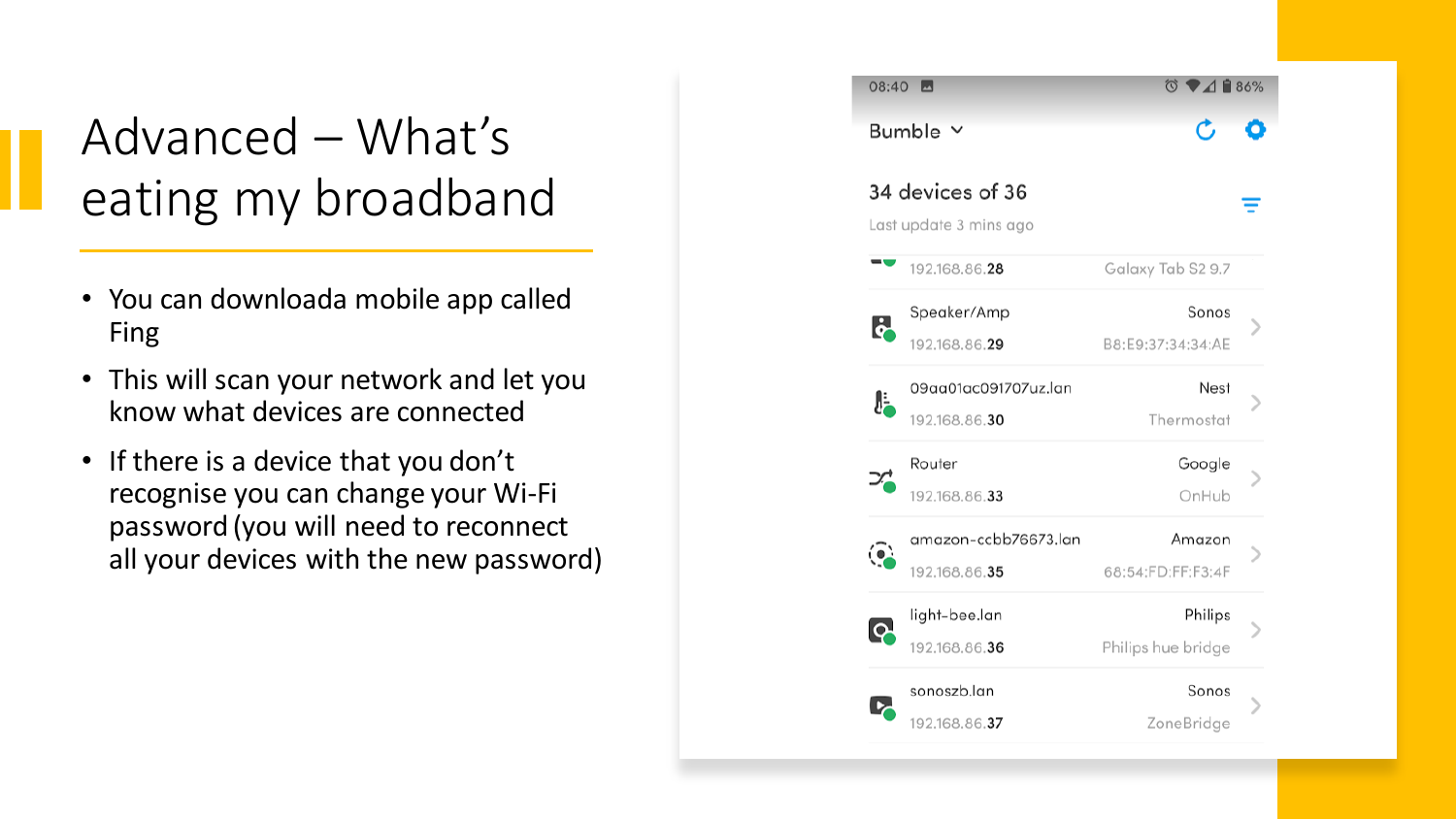# WARNING! More Advanced Guide Here

**Only proceed if you want to get techy**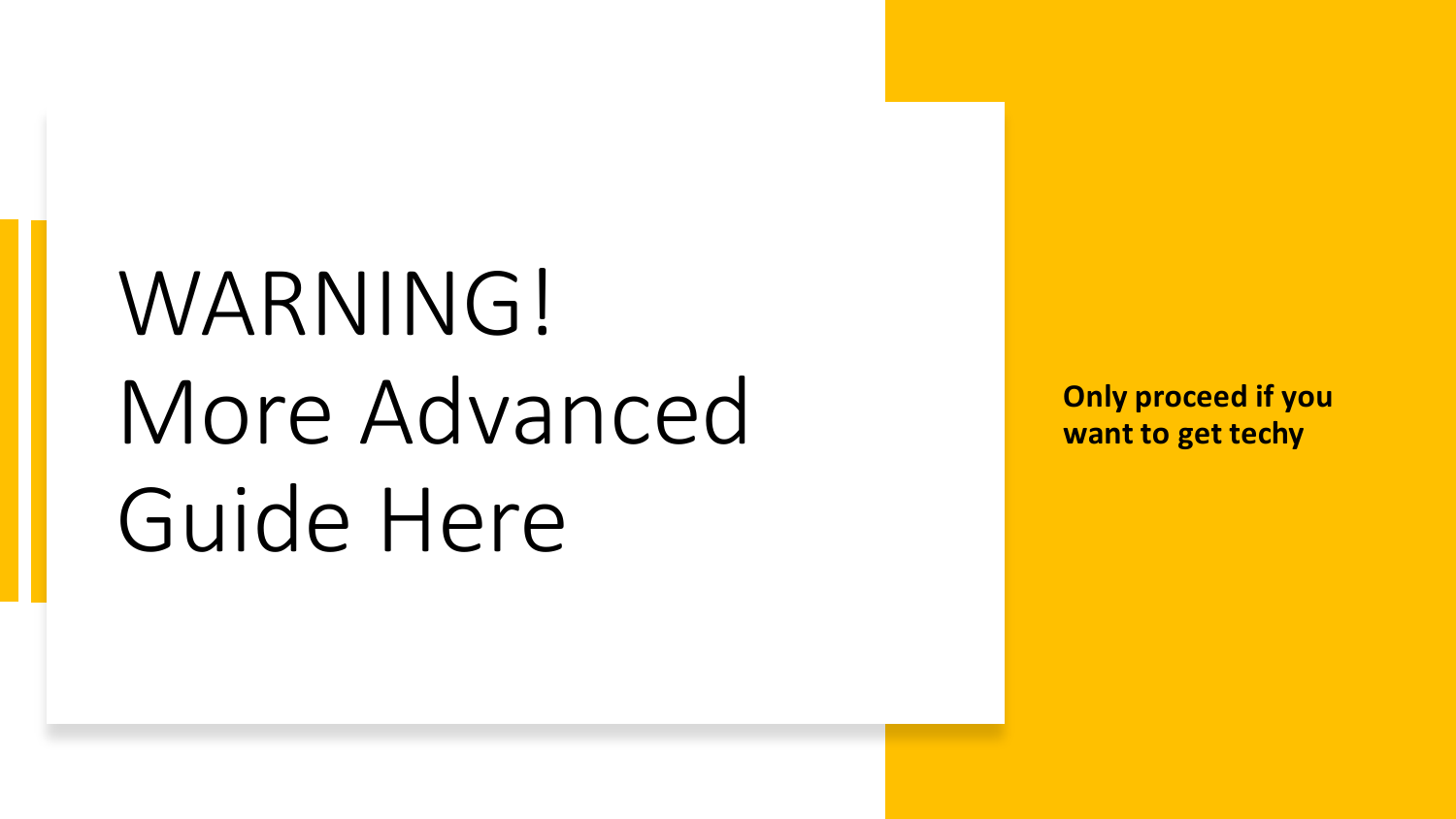## Extenders Explained

- You can buy a Wi-Fi extender which will boost your signal across your house.
- An extender receives a signal from the router and then transmits a new signal however, it is important to note that the speed it transmits will be lower than it receives so location is very important

Tip: Don't place the extender in the same room as your device but between your device and your router

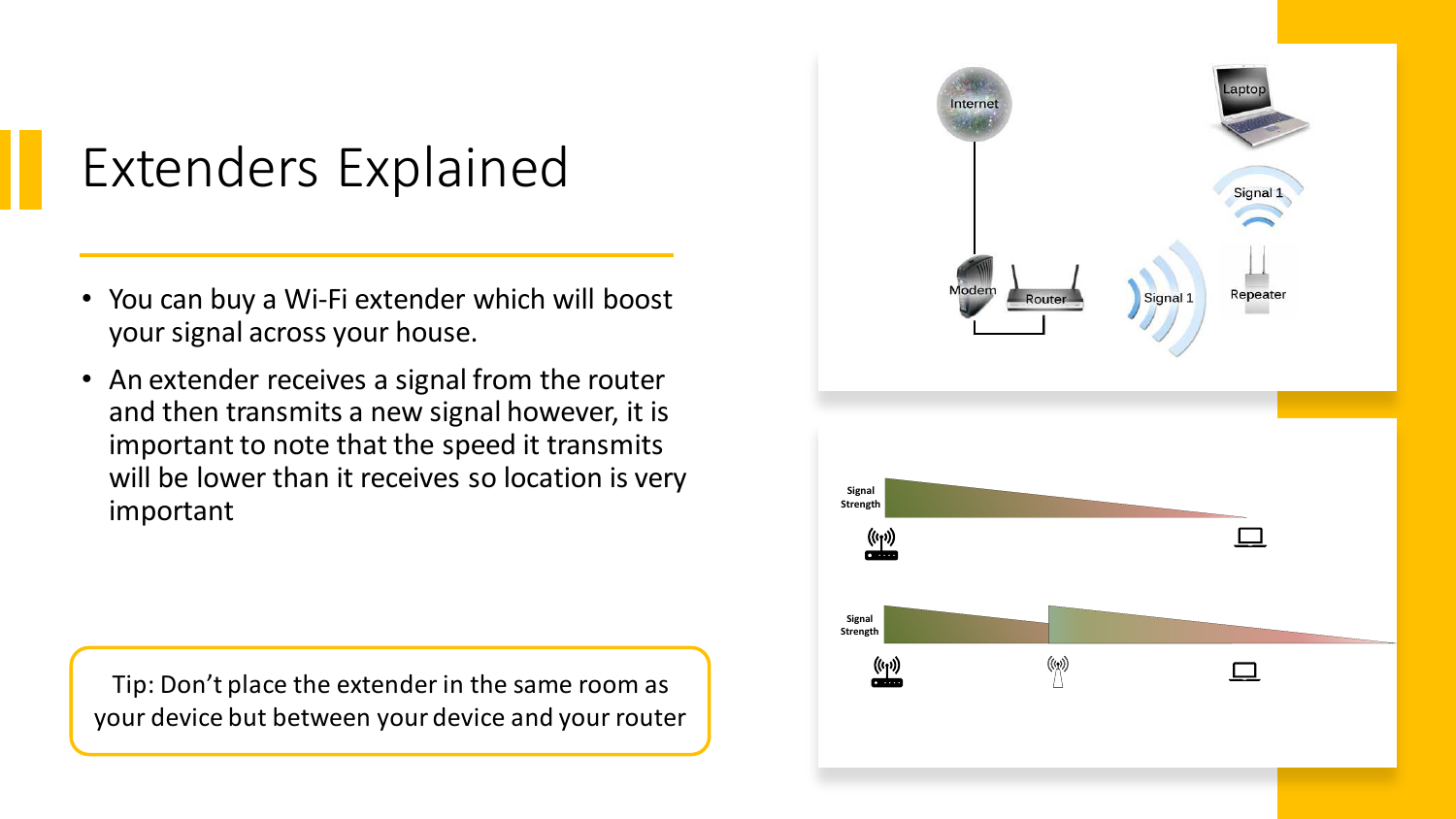## Ethernet Over Power

- You can buy adaptors that will transmit your broadband over your power lines
- Simply plug in the adaptor next to your router and use the supplied network cable to plug into your router
- Then wherever you are working plug in the adaptor into a power socket and the network cable into your laptop
- This will provide nearly as good a quality as a direct cable connection
- You can also get these as Wi-Fi Extenders

Tip: Make sure the power sockets are on the same ring connected to you fuse box

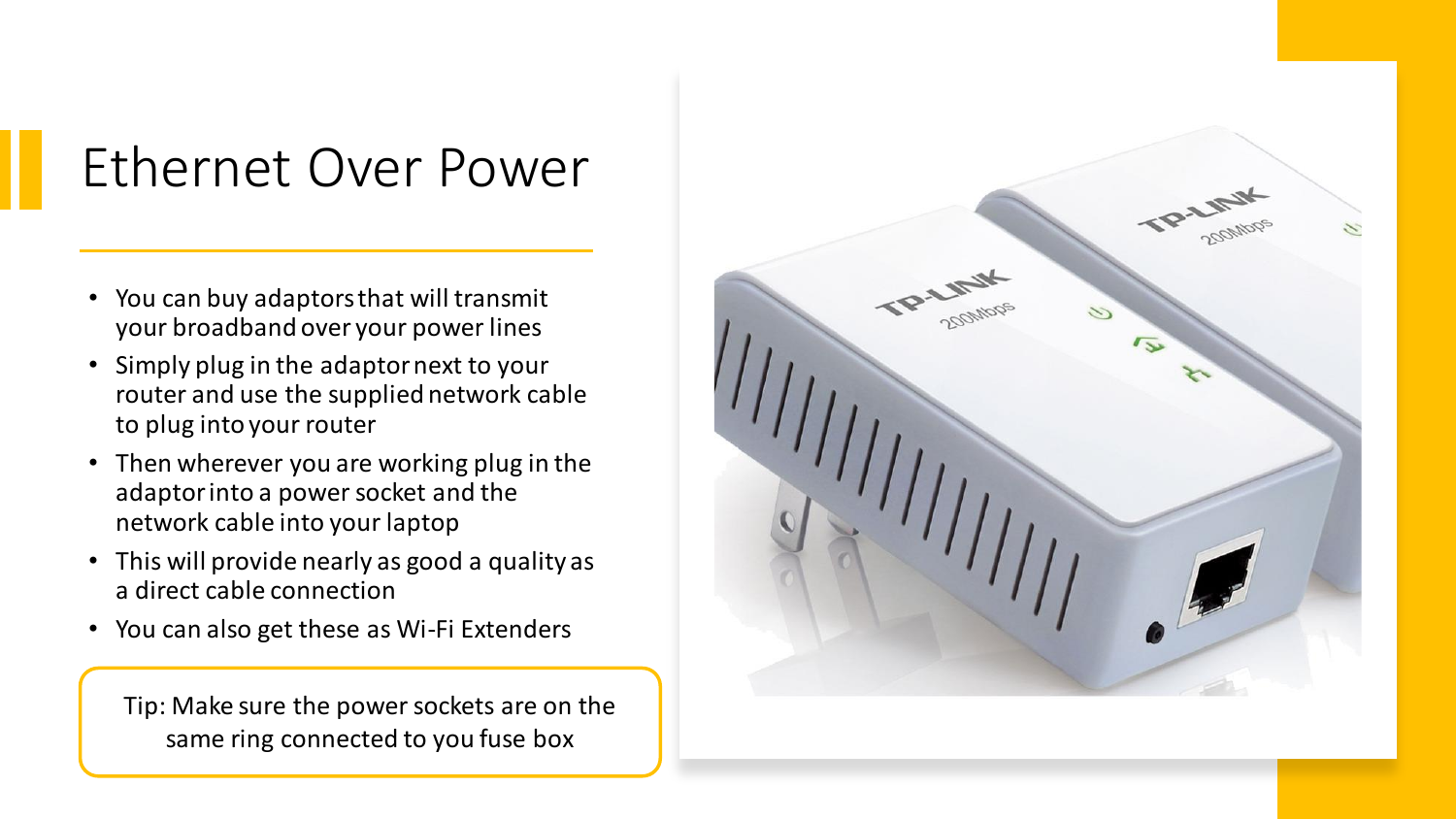## Mesh Wi-Fi Extender

- Mesh Wi-Fi is similar to Wi-Fi Extenders but will talk to each other to give you seamless coverage across your whole home when using 2 or more adaptors.
- Your devices will connect to the closest adaptor automatically without disruption as you move around your house.
- They normally come with apps for your phone enabling you to
	- Monitor its performance
	- See how many devices are connected
	- Use timers if you want to limit user's internet time
	- Throttle and Prioritise devices

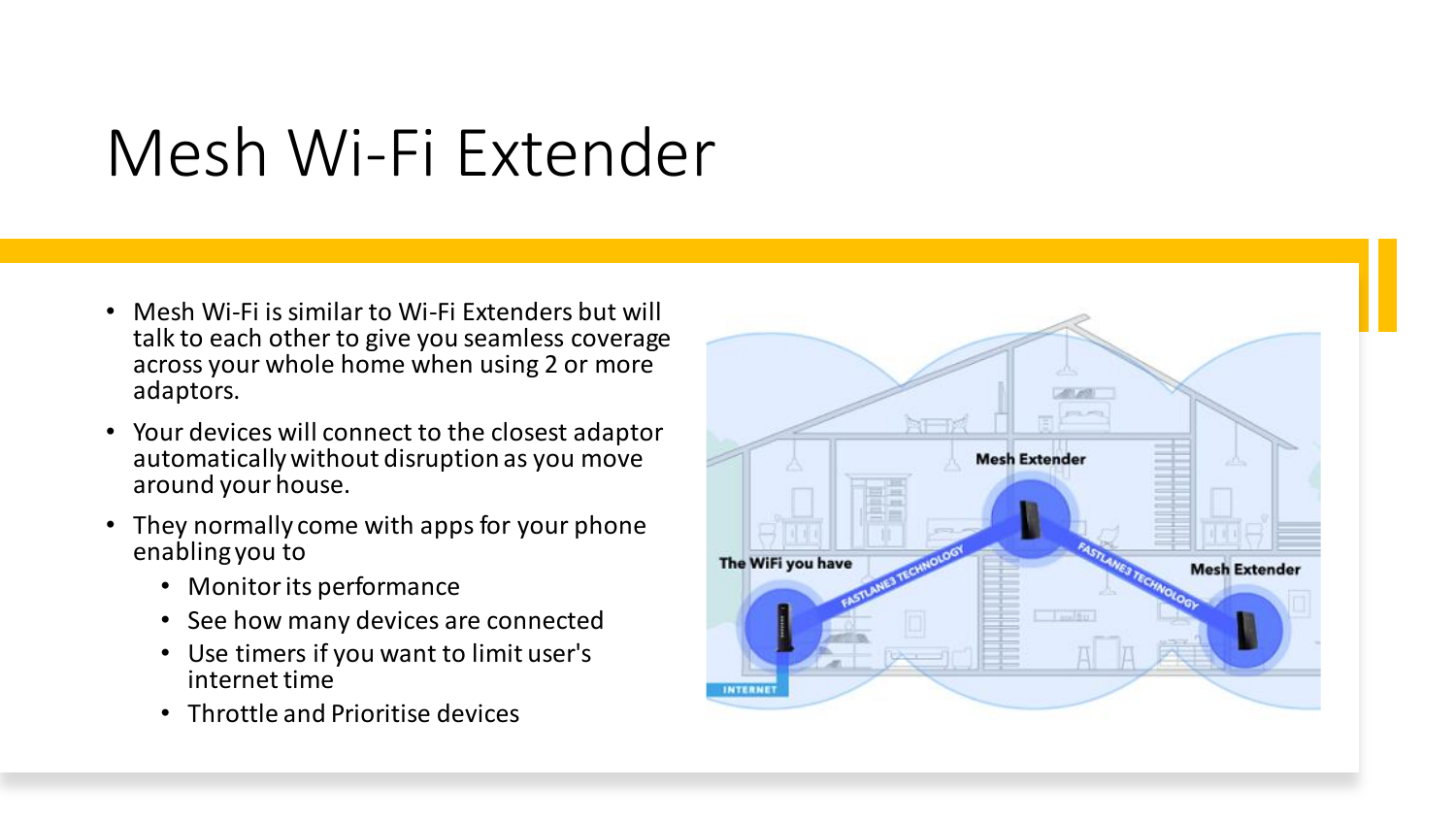#### Advanced

- If feeling adventurous there are other things you can look at.
- WiFi Analyzer helps you understand
	- Where Wi-Fi Hot and Not Spots are by using a signal strength gauge
	- Find a less crowded channel (see next slide) to use (instead of competing with your neighbours)



Signal Strength Gauge Channel Analyzer